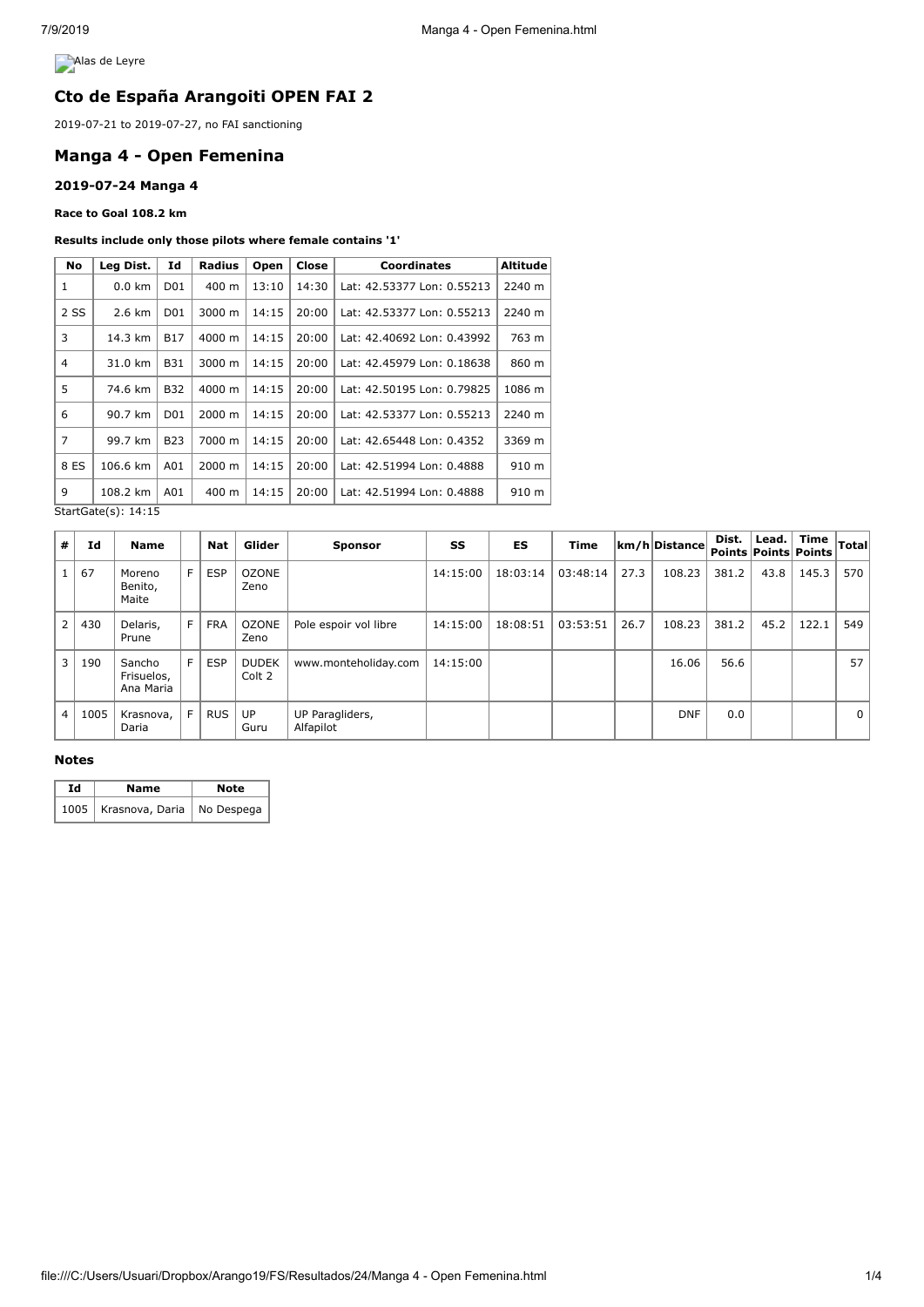## **Pilots absent from task (ABS)**

| Id | Name                         |  |  |  |  |
|----|------------------------------|--|--|--|--|
|    | 105 Valenzuela Agüí, Cecilia |  |  |  |  |

# **Pilots not yet processed (NYP)**

**Id Name**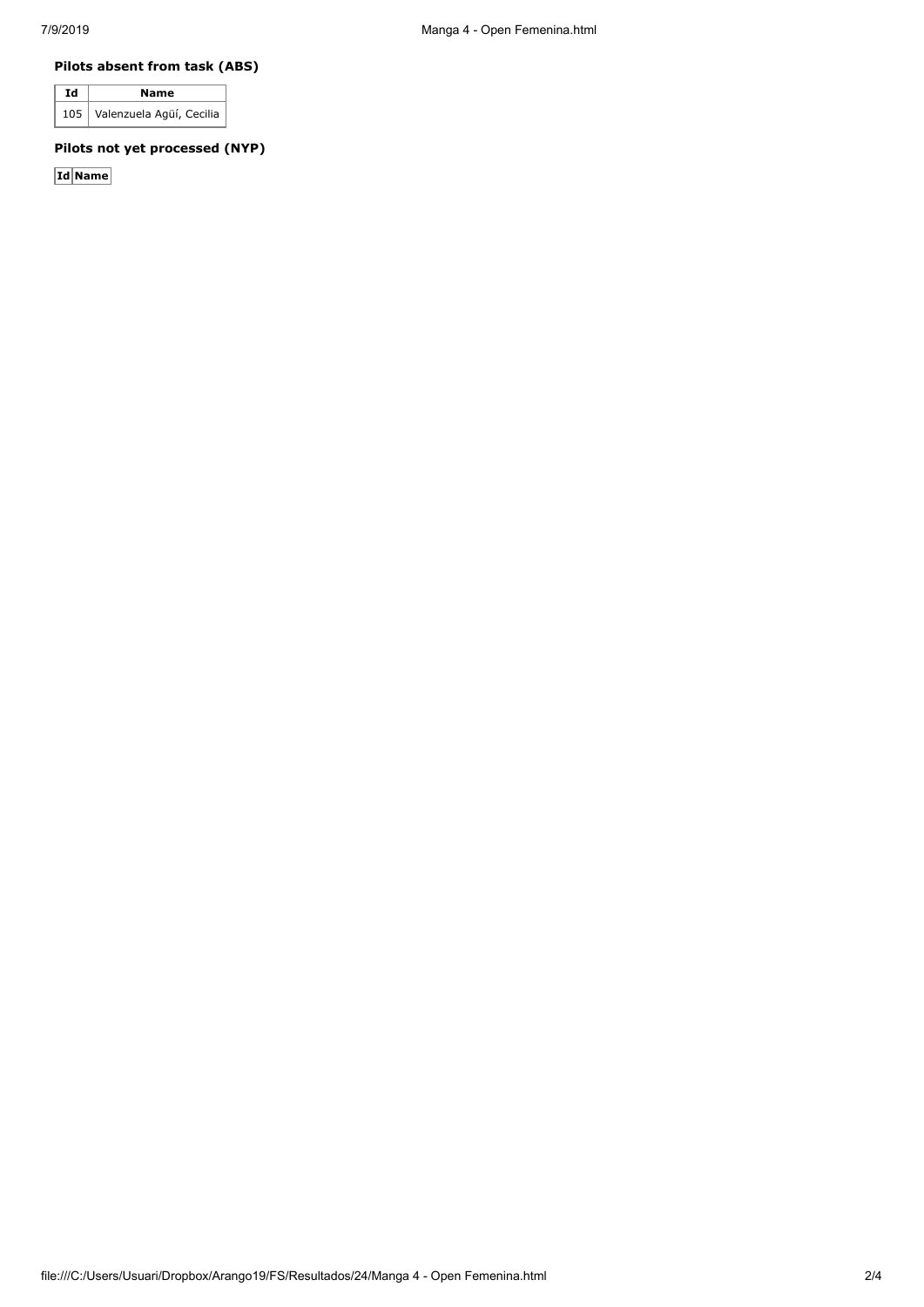#### **Task statistics**

| param                           | value                     |
|---------------------------------|---------------------------|
| ss distance                     | 104.026                   |
| task_distance                   | 108.226                   |
| launch_to_ess_distance          | 106.626                   |
| no_of_pilots_present            | 112                       |
| no_of_pilots_flying             | 107                       |
| no_of_pilots_lo                 | 38                        |
| no_of_pilots_reaching_nom_dist  | 83                        |
| no_of_pilots_reaching_es        | 69                        |
| no_of_pilots_reaching_goal      | 69                        |
| sum_flown_distance              | 8698.957                  |
| best_dist                       | 108.226                   |
| best_time                       | 2.7513888888889           |
| worst time                      | 5.69083333333333          |
| no_of_pilots_in_competition     | 117                       |
| no_of_pilots_landed_before_stop | 0                         |
| sum_dist_over_min               | 8277.941                  |
| sum_real_dist_over_min          | 8277.941                  |
| sum_flown_distances             | 8698.957                  |
| best_real_dist                  | 108.226                   |
| last_start_time                 | 2019-07-24T14:15:00+02:00 |
| first_start_time                | 2019-07-24T14:15:00+02:00 |
| first_finish_time               | 2019-07-24T17:00:05+02:00 |
| max_time_to_get_time_points     | 4.41011999696183          |
| no_of_pilots_with_time_points   | 55                        |
| qoalratio                       | 0.644859813084112         |
| arrival_weight                  | 0                         |
| departure_weight                | $\Omega$                  |
| leading_weight                  | 0.108283198610171         |
| time_weight                     | 0.510477936305093         |
| distance_weight                 | 0.381238865084736         |
| smallest_leading_coefficient    | 2.06873268643347          |
| available_points_distance       | 381.238865084736          |
| available_points_time           | 460.477936305093          |
| available_points_departure      | 0                         |
| available_points_leading        | 158.283198610171          |
| available_points_arrival        | 0                         |
| time_validity                   | 1                         |
| launch_validity                 | 1                         |
| distance_validity               | 1                         |
| stop_validity                   | 1                         |
| day_quality                     | 1                         |
| ftv_day_validity                | 1                         |
| time_points_stop_correction     | 0                         |

### **Scoring formula settings**

**param value**